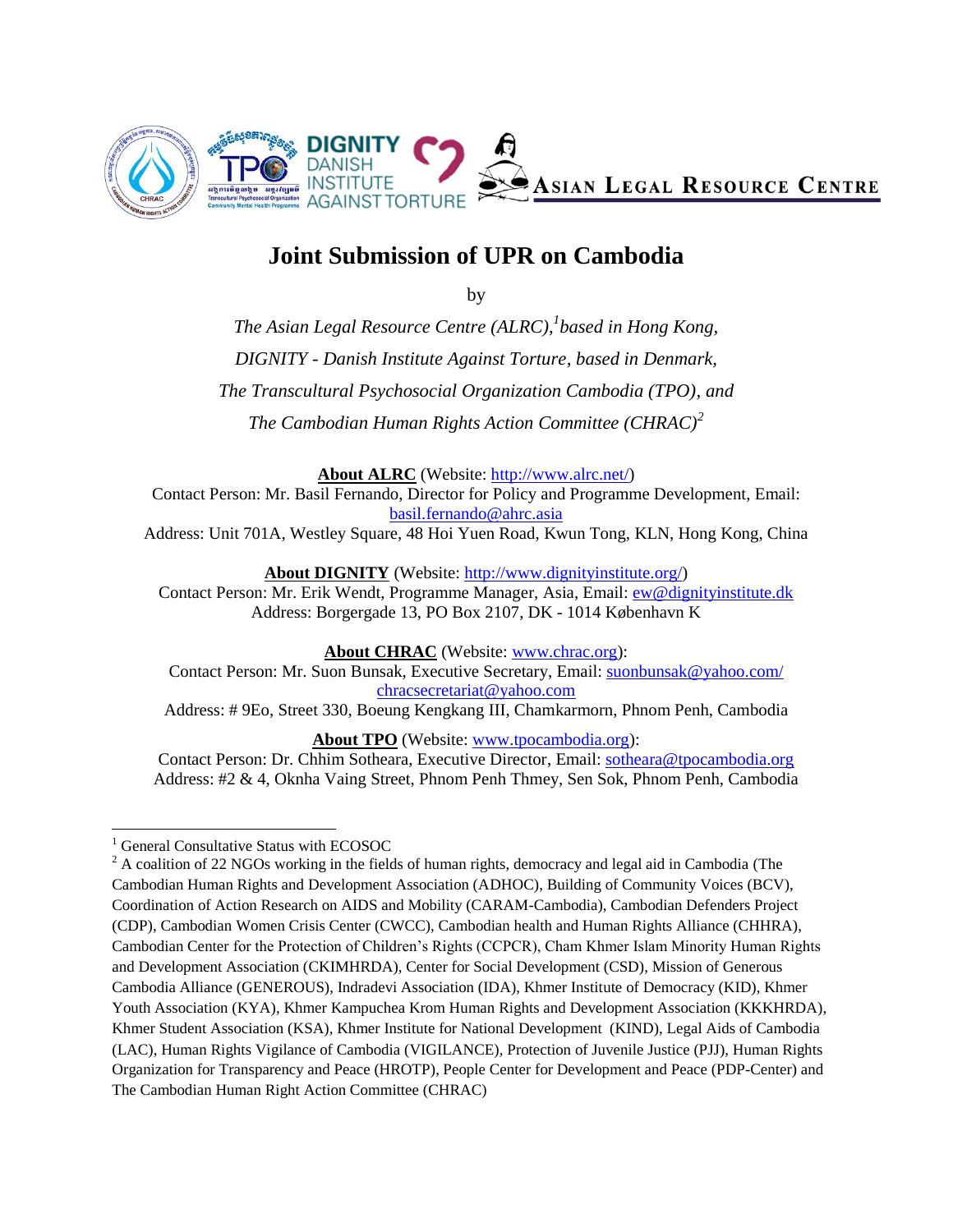While recognizing some progress pertaining to the implementation of the UPR recommendations in the first cycle, the organizations taking part in this joint submission wish to bring attention to the following concerns relating to the protection and promotion of human rights in Cambodia.

## **Key concerns and issues:**

## 1. **The Constitution**:

a: The implementation of the Constitution of the Kingdom of Cambodia, adopted in 1993, has remained problematic. The key obstruction is the failure to develop a basic institutional framework in terms of the Constitution. At the time the Constitution was adopted, Cambodia did not possess the basic institutional framework for the implementation of a constitution of a liberal democracy. For many preceding decades, Cambodia was ravaged by a long series of conflicts and all the basic institutions that had earlier prevailed were wiped out. The loss of millions of lives due to bombings, atrocities during the four-year rule of the Khmer Rouge and fighting over the following years due to the civil war between several Cambodian factions, left an imprint on the country. It was hoped that, following the UN sponsored election in 1993 and the adoption of the new Constitution, Cambodia would make a new beginning as a liberal democracy. However, the structure that was built during the civil war period has continued to have an influence and obstructed the development of the basic institutions necessary for the functioning of a liberal democracy as envisaged by the new Constitution.

b: The implementation of liberal democracy requires that conditions exist for the conduct of free and fair elections. These include the requirement that all political parties have the freedom to function within a democratic space. In Cambodia, the opposition parties are constantly exposed to extreme forms of repression. Many methods are employed for such repression, including repercussions for anyone who openly joins such opposition parties, and leaders of these parties are often exposed to fabricated charges. In such political cases, the courts do not have much choice but to strictly enforce the law in terms of the requirements of the ruling party. Thus, the mere appearance of a free and fair election by there being no direct violence exercised on the polling days does not mean that the conditions for such elections exist.

c: The development of a civilian policing system with a command structure, and the operation of such a policing system only on the basis of law, is a precondition for equality before the law, which, in turn, is a precondition for the enjoyment of any rights by the citizens. In the period following the UN sponsored elections in 1993, there has not been any qualitative improvement of the policing system. The system is still under the control of the ruling party. As a result, the public perception of the policing system is low and what exists as the policing system is a mixture of the military and the police. The continuance of military styles and habits acts as an obstacle to the development of a policing system that works only on the basis of the rule of law. Besides this, there is also a strong public perception that corruption pervades the entire policing system.

### **Recommendations:**

(a) To take practical steps to make the constitution a practicable instrument by developing the necessary procedural requirements that enable the citizens of the Kingdom of Cambodia to bring cases before the Supreme Court and the Appeal Court of Cambodia for violations of their rights guaranteed under the constitution.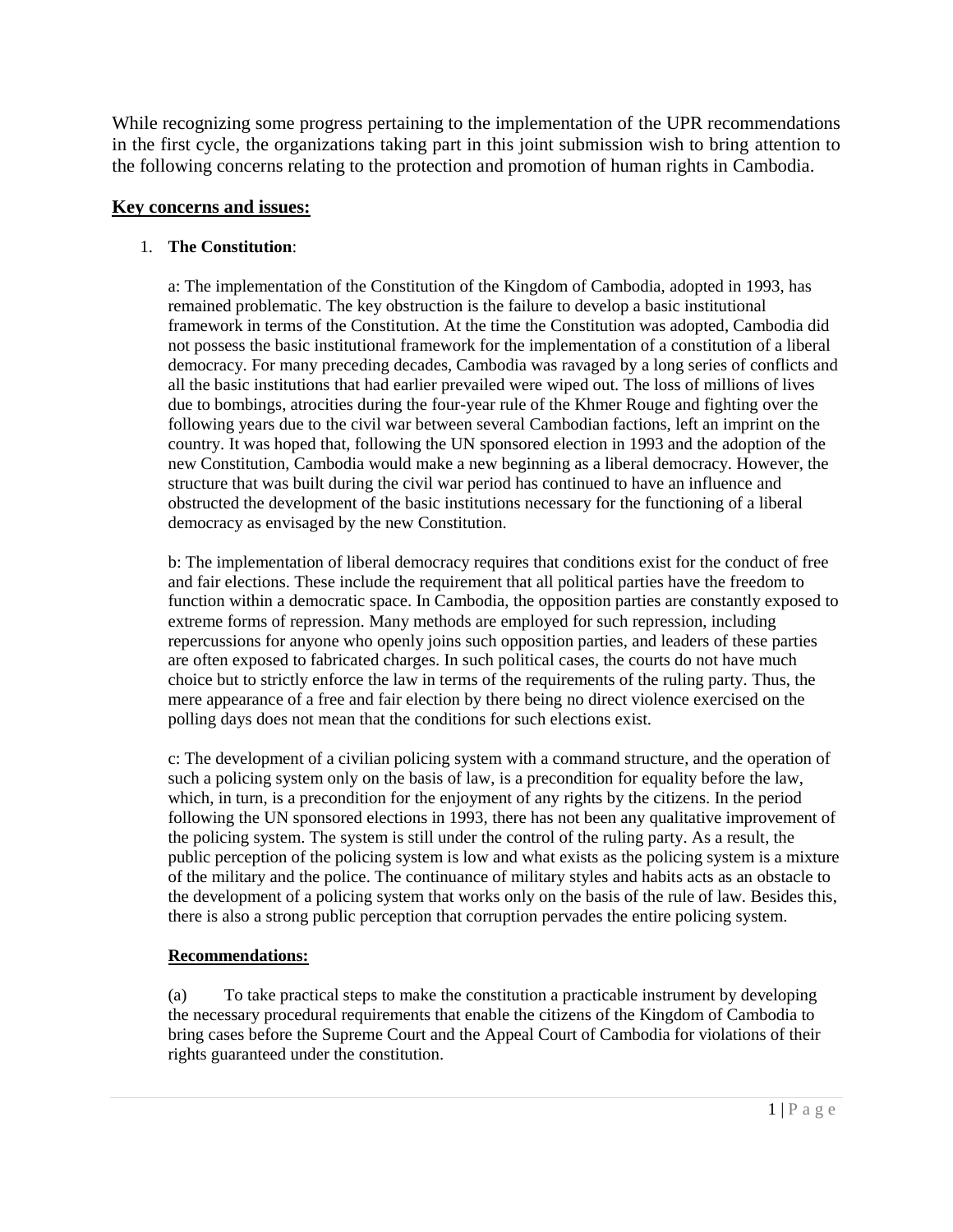(b) In order to achieve the above purpose, make provisions for the Supreme Court to act on the basis of the separation of powers and enable it to review decisions and actions of the executive, in order to ensure that such decisions and actions are done in conformity with the constitution.

(c) Take all steps to remove the present impediments on the Supreme Court and the Appeal Court of Cambodia, which will uplift these courts from their present position of being subordinated to the executive and the legislature, and being unimportant institutions without any real power to challenge the transgressions of the executive.

(d) Provide public space for all political parties, particularly the opposition parties, to function without hindrance and to exercise their democratic rights as political parties at all times; particularly take steps to remove the abuse of the legal process that allows the suppression of leaders and other active members of all political parties, including the opposition parties, and thereby make the right of citizens to have free and fair elections a reality.

(e) Remove impediments to the development of a civilian policing system with a command structure that enables such a policing system to work only on the basis of law, ensuring the equality of all citizens through the operation of the rule of law; delink the policing system from all kinds of military and political controls; take effective steps to prevent the recruitment of the police, including the higher ranking officers, through a recruitment process that allows the payment of bribes to obtain positions.

### 2. **The independence of the judiciary:**

a: The 1993 Constitution incorporated the principle of the separation of powers as the basis of the power structure of the Kingdom of Cambodia. This implied that the judiciary in Cambodia would be a separate branch of government and would not come under the control of the executive. However, the institutional framework needed for the exercise of the independence of the judiciary has not been established and therefore the independence of the judiciary remains only an ideal enshrined in the constitution, not a reality.

b: The Supreme Court of the Kingdom of Cambodia has not been developed to the position of a Supreme Court in a liberal democracy. The powers of the court do not include the capacity to review the administrative actions of the government on the basis of possible conflicts with the rights of the citizens. There is no legal possibility for any Cambodian citizen to challenge the decisions of any government agency on the basis that such actions are in conflict with his or her rights. Neither the substantive law nor the procedural law allows for this possibility.

c: The Constitutional Council mostly remains a non-functioning institution. The manner of its appointments and the control exercised over it by the executive virtually prevents it from being an effective institution that ensures the constitutionality of laws and the protection of the rights of citizens. The Constitutional Council virtually blocks the development of the judiciary as an independent institution in the Cambodia.

d: The Supreme Council of the Magistracy, which could ensure the appointment of competent and impartial persons capable of functioning as judges, also remains an institution that is virtually controlled by the executive, incapable of acting independently and on the basis of the international norms and standards expected to be observed by such an institution.

e: There are serious concerns about persons seeking judicial positions paying bribes in order to obtain them. There are no independent forums to receive such complaints from the public.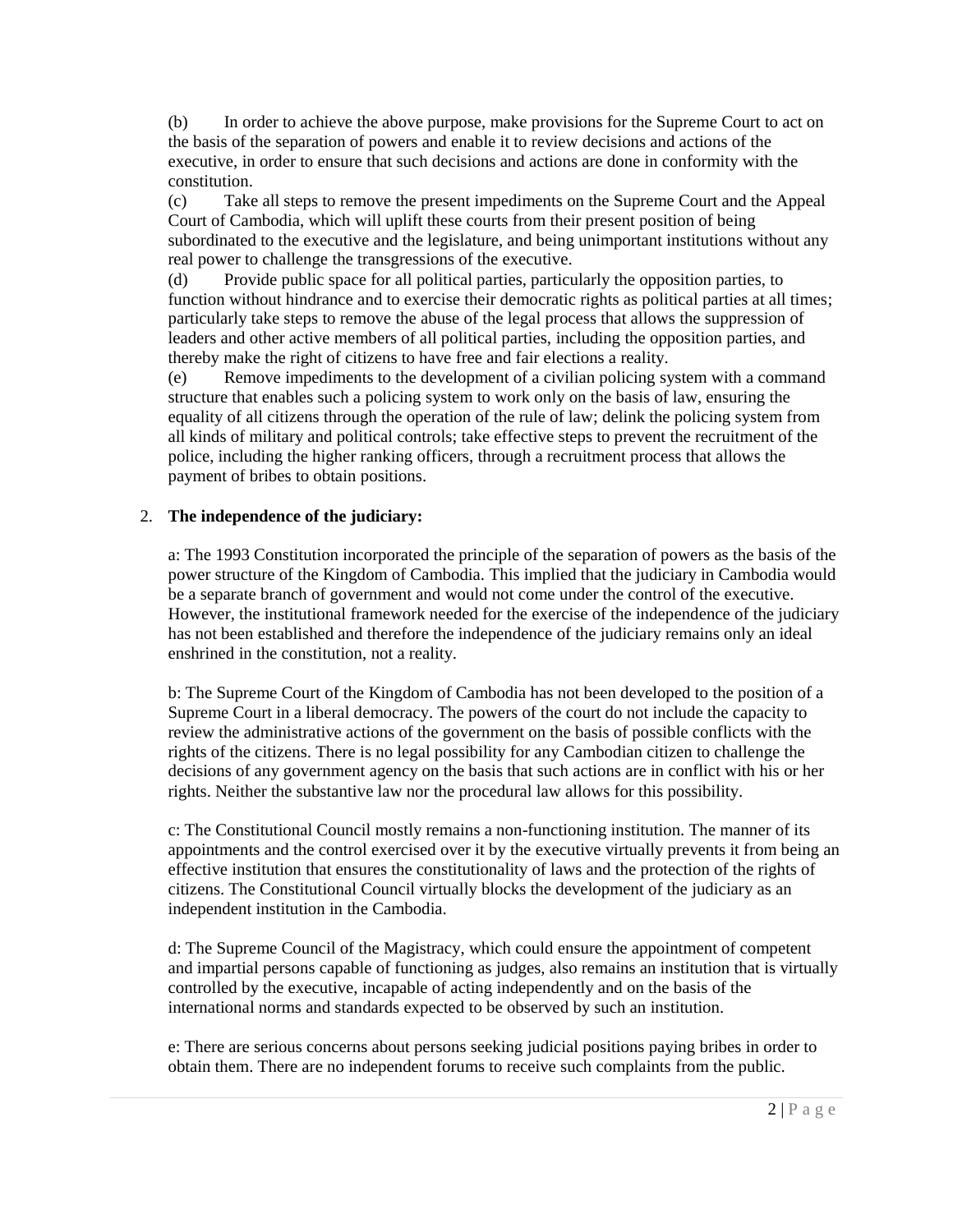f: In all sensitive cases, including the cases relating to land grabbing, the judgments and the orders given by the courts clearly indicate that there is a clear bias in favour of the government.

## **Recommendations:**

(a) The Supreme Court of the Kingdom of Cambodia should be elevated to the position of a supreme court within a liberal democracy and it should be the final adjudicator on matters relating to the legality of any legislation or executive action.

(b) Remove the impediments to the functioning of the Constitutional Council, particularly by appointing members of the council only on the basis of merit, and take steps to remove the perception about the politicization of such appointments.

(c) Make the Supreme Council of the Magistracy a functional institution with enough resources and power, and remove political control over it to enable it to make its decisions on the basis of valid criteria and only on the basis of merit. Remove all possibilities of obtaining judicial positions through political influence or payment of bribes. Take effective steps to remove the public perception of political influence in sensitive cases, particularly cases against opposition politicians and cases relating to land grabbing.

# **3. The practice of torture**

a: The practice of torture is quite frequent after persons are arrested by the police, as well as in the prisons.

b: Torture provides an opportunity for extortion to the police officers, as well as to the prison officers.

c: There is no complaint mechanism available to victims of torture. An independent complaint mechanism with the power and the resources to investigate complaints of torture is an essential component of providing relief to victims of torture.

d: There are no medical facilities or services of forensic pathologists that could examine and make proper forensic reports relating to complaints of torture. Thus, much of the medical evidence of torture is lost and this acts against the possibilities of redress for torture victims.

e: Although the Constitution of the Kingdom of Cambodia prohibits torture and the new penal code also makes torture an offense, no clear definition of torture is available in law. The result is that there is confusion among the judges and even in the legal profession about what constitutes torture. Clear legislation defining torture in terms of the CAT Convention is an essential step in order to create the possibility of redress for torture victims.

f: There is no procedural law to file cases against torture. Therefore the legal rights for victims of torture to bring complaints before the courts do not exist. The procedural developments needed to bring cases of a criminal and constitutional nature must to be established if the possibility of redress is to become a reality in the Kingdom of Cambodia.

g: There is also no legislation relating to compensation for torture. Substantive law as well as procedural law stating where the cases for compensation may be filed and the procedures for the disposal of such cases is required.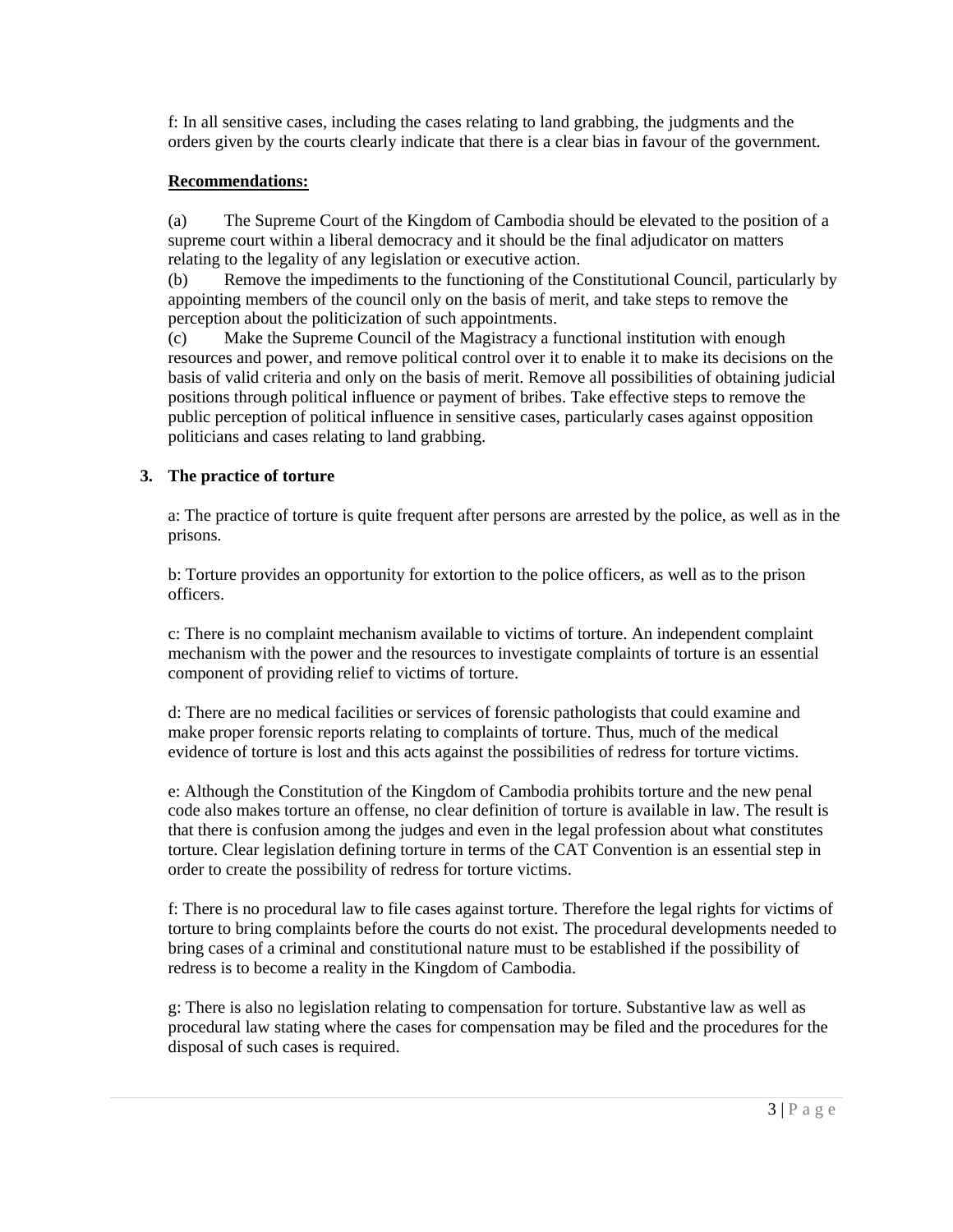h: Above all, the power of the judiciary to entertain complaints of torture and take appropriate action against torture needs to be clearly established if the perception that the police and other authorities are above the courts is to be dispelled. The education of the judicial officers about their power and obligations on this matter is also a necessary aspect of making redress for torture available in Cambodia.

# **Recommendations:**

(a) Make a policy declaration and communicate it to all police, military and prison authorities, stating that torture and ill treatment are illegal and that all measures should be taken to prevent the use of torture and ill treatment.

(b) Take particular steps to ensure that the use of torture and ill treatment is prevented for the purposes of extortion.

(c) Institute an independent complaints mechanism to receive complaints relating to torture and ill treatment, and enable its proper functioning by granting the necessary powers and the financial and other resources needed.

(d) Enable the education of doctors as forensic pathologists with the capacity to do proper medical examinations and make reports relating to torture and ill treatment.

(e) Make legislation adopting a definition of torture in conformity with the definition in the Convention against Torture.

(f) Make procedural law to enable filing cases before court on the basis of complaints of torture and ill treatment. Make legislation for compensation and rehabilitation of victims, and also for witness protection.

(g) Above all, ensure the power of the judiciary to entertain complaints and to take appropriate action to ensure redress for victims of torture.

# 4. **Fair trial**

a: Despite the Constitution recognising the equality of all persons in the administration of justice, the Cambodian courts do not have the power to summon powerful persons within the government, or even summon other persons who enjoy political patronage. In the 21 years that have passed since the adoption of the 1993 Constitution, not a single person holding a high position in the government, or even the bureaucracy or police and military, has been called before a court as an accused or even as a witness. Although, abstractly speaking, the courts have power over everyone, in actual fact the courts in Cambodia do not enjoy such power.

b: Although the Constitution recognises the right to be presumed innocent until proven guilty, in practical terms the principle that still operates is that a person charged before a court is guilty. This is especially so in cases of a sensitive nature, such as when opposition politicians or human rights activists or persons charged with such offenses as resistance to the grabbing of their lands are being prosecuted. The courts proceed on the basis that such accused are guilty. If the principle of the presumption of innocence is to be respected in reality, procedural requirements should be clearly legislated so that the courts can act on the basis of such procedures and resist political or other pressures to do otherwise. The principle of the presumption of innocence should also be developed in procedural law for dealing with bail applications.

c: The right of counsel to cross examine witnesses, including police and military officers or other officers of the state, is often not guaranteed. This is especially necessary in relation to the relevant witnesses or officers who have recorded statements made to the police or other authorities.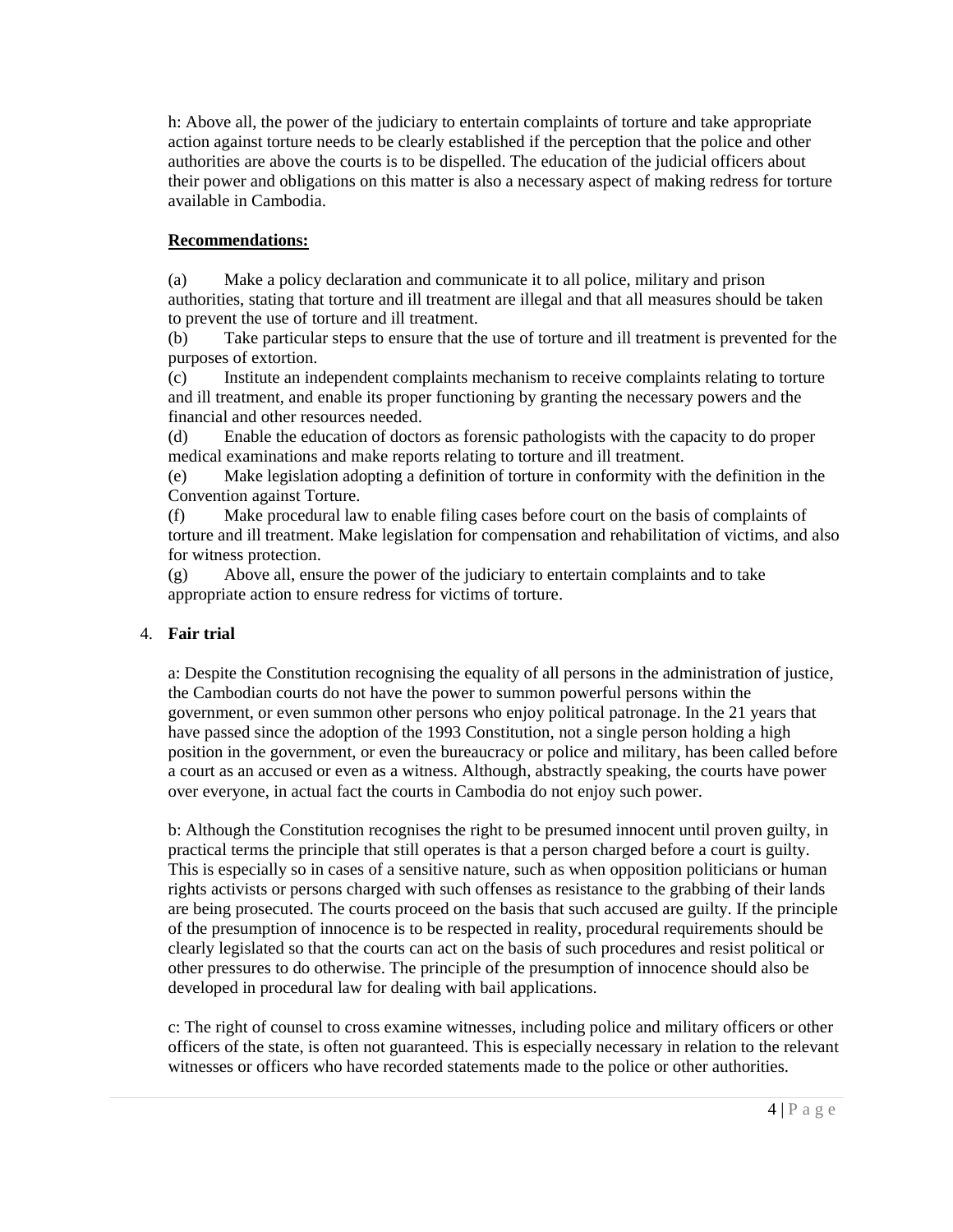d: In order to ensure that the accused has the right to a counsel to represent them, a system of free legal aid needs to be established, as many persons who are charged belong to the poorer classes and do not have access to legal counsel.

e: When persons from the minorities are charged, their right to an interpreter should be guaranteed.

f: The judgments and court orders must be written by the judges who have, in fact, presided over the trial and listened to all the evidence and no one else. The judgments should be written in a manner in which the relevant law and the evidence relied on for the judgments are clearly presented. Such written judgments are an essential aspect of creating the possibility of an appeal from the relevant court to a higher court.

g: The practice of reducing the courts to a market place by way of many forms of bargaining needs to be discontinued if the practice of fair trial is to be the basis on which the charges are disposed of.

h: There is a widespread public perception of the prevalence of corruption relating to adjudication.

i: There are constant reports of land grabbing (driving away persons with legal title who have possessed these lands for long periods of time, particularly done for companies who claim these lands). The public perception is that such land grabbers enjoy political patronage and that the police and military officers take their side. Despite many assurances about the development of proper systems of legal remedy for those who are affected by land grabbing, no such system so far exists. Many people from all parts of the country have become victims and have no remedy from the law.

### **Recommendations:**

(a) Enable the equality of all persons before the law by removing all impediments to summoning any person to court, including high ranking persons and those who enjoy political patronage; no one should be allowed to refuse to come before court and be a witness.

(b) Remove all impediments to the implementation of the presumption of innocence of the accused, including for opposition politicians, human rights activists and victims of land grabbing. The presumption of innocence should also be respected in granting bail and the necessary procedural laws should be developed for that purpose.

(c) The right of legal counsel to conduct cross-examination should be ensured on all occasions, regarding the testimony of all persons, including police and military officers and powerful government officials.

(d) The right to be represented by a counsel should be available to all, including the poor, and, for this purpose, a proper legal aid system needs to be ensured.

(e) The right to an interpreter should be guaranteed to all minorities.

(f) Steps should be taken to ensure that all judgments and court orders are made in writing and that such judgments and orders should be made only by the judges who are directly involved in the hearing of the case. The judgment should be written in a manner in which all relevant law and evidence relied on in the judgment are clearly stated, in order to enable the possibility of an appeal from the relevant court to a higher court.

(g) The practices that reduce the courts to a marketplace through many forms of illegal bargaining need to be discontinued to ensure that fair trial is ensured to everyone.